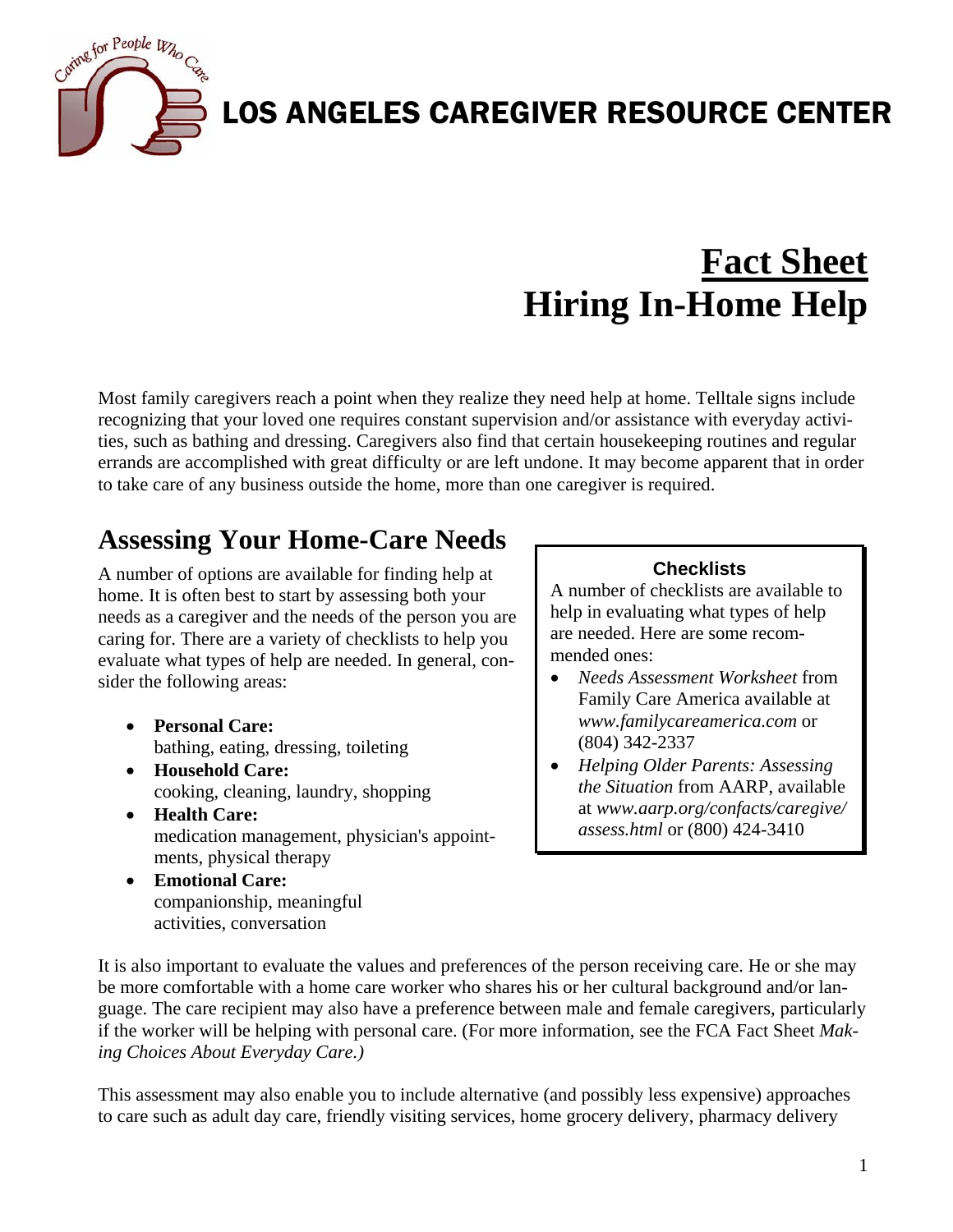services and meals-on-wheels programs. (For more information on these and other services, see the FCA Fact Sheet *Community Care Options.)* 

## **Writing a Job Description**

Once you have identified the types of help you need, writing a job description can be fairly straightforward. In addition to including the tasks you have identified from your assessment, be sure to include the following when and if appropriate:

- Health care training (what level and what type CNA, LVN, RN)
- Driving (car needed or only valid driver's license)
- Ability to lift care recipient and/or operate special equipment
- Experience with people with memory impairments and/or other disabilities
- Language skills
- Any other special skills needed

At this point, you have the option of hiring an individual or going through a home care or home health care agency. In some states, publicly- funded programs may allow you to hire another family member to assist you in providing care at home. In making that decision, consider the following:

### *Pros:*

- Screening, hiring/firing, pay and taxes are handled by the agency. (Note: There are also some agencies that will handle the paperwork (taxes, social security, etc.) if you hire a home care worker on your own.
- If the worker is sick, a substitute can be sent.
- Can provide individuals with a variety of skills to meet varying needs (e.g., skilled nursing care, physical therapy, occupational therapy etc.).
- May be partially covered by Medicaid or private insurance.

### *Cons:*

- Often several workers are used which can be confusing or distressing for the person receiving care.
- Less individual choice in workers.
- More expensive than privately hiring an individual.

### **Home Care Agency Privately Hired Home Care Worker**

### *Pros:*

- A strong one-on-one relationship can develop between the worker and the person receiving care, although this can also happen through an agency when there is a commitment to continuity.
- Usually less expensive than going through an agency.
- You get to choose the person you think will be the best to provide care to your loved one.

### *Cons:*

- If the home care worker is sick, no substitute is readily available.
- Screening, hiring/firing, pay and taxes must be handled by you.
- May not be covered by Medicaid or private insurance.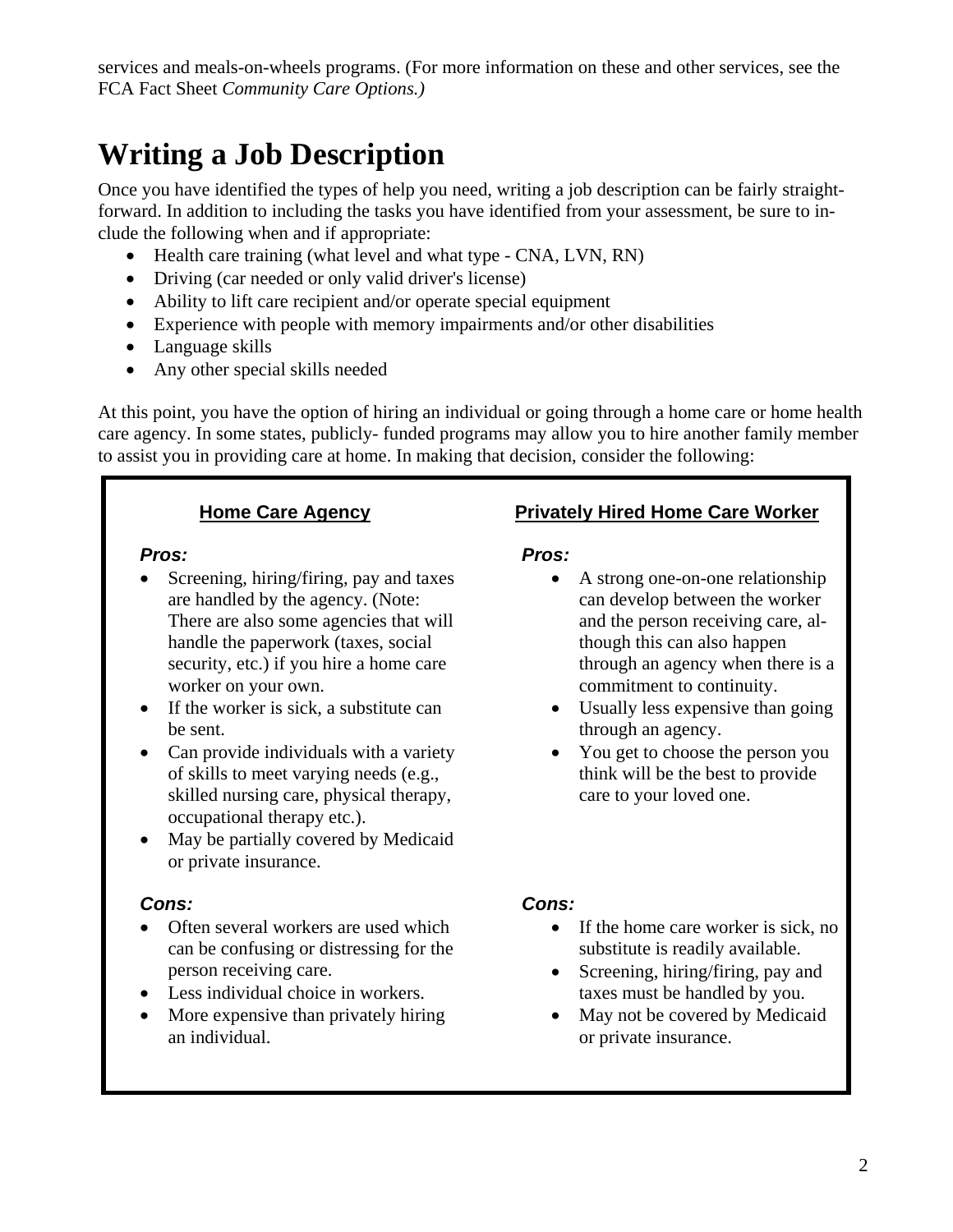### **Developing a Job Contract**

The job contract is based upon the job description. It formalizes the agreement between you, the employer, and the employee, and is signed by both of you. Should questions or problems come up later, either party can refer to the written agreement. A good work contract should include the following:

- Name of employer and "household employee"
- Wages (including tax withholding—see section on *Employer's Responsibilities)* and benefits (e.g., mileage, meals, vacation, holidays)
- When and how payment will be made
- Hours of work
- Employee's Social Security number
- Duties to be performed (i.e., the job description)
- Unacceptable behavior (e.g., smoking, abusive language, tardiness, etc.)
- Termination (how much notice, reasons for termination without notice, etc.)
- Dated signatures of employee and employer

### **Finding the Right Home Care Worker**

Set aside some time as you approach this critical next step: finding the appropriate person to fit the job description. One of the best ways to find a helper is to get a personal recommendation from a trusted relative or friend. Churches, synagogues, senior centers, Independent Living Centers and local college career centers, especially those which have nursing or social work programs, are good places to advertise for in-home help. Listings for these places can be found in your local phone book.

### **Locating Resources in Your Community**

One place to begin your search is with your local Area Agency on Aging (AAA). To find the AAA nearest to you, call the Eldercare Locator at (800) 677-1116 or visit the AAA website at *www.n4a.org*.

- Your AAA can provide the following:
- Information about attendant registries
- Lists of Home Care Agencies
- Tax help for seniors
- Suggestions for places to advertise in your community

Most communities have attendant registries that can be an excellent resource for finding in-home help because they typically provide some initial screening of applicants. When calling an attendant registry (generally listed under *Nurses and Nurse Registries* in the phone book), it is important to inquire about their particular screening process and/or training requirements as well as about any fees charged. While some are free, fees for using a registry can vary greatly. It is a good idea to shop around and obtain the best service at an affordable. There are also nonprofit community agencies (generally listed under *Social & Human Services for Individuals & Families* in the phone book) that maintain lists

of individuals available to perform all kinds of household tasks, from cleaning and laundry to repairs and gardening.

If all of the above sources fail to produce an in-home worker, you may choose to advertise in the "Help Wanted" classified section of a community college, local paper or neighborhood newsletter. The advertisement, at the minimum, should include hours, a brief description of duties, telephone number and best time to call, e.g.: "Home Care Assistant needed to provide supervision and com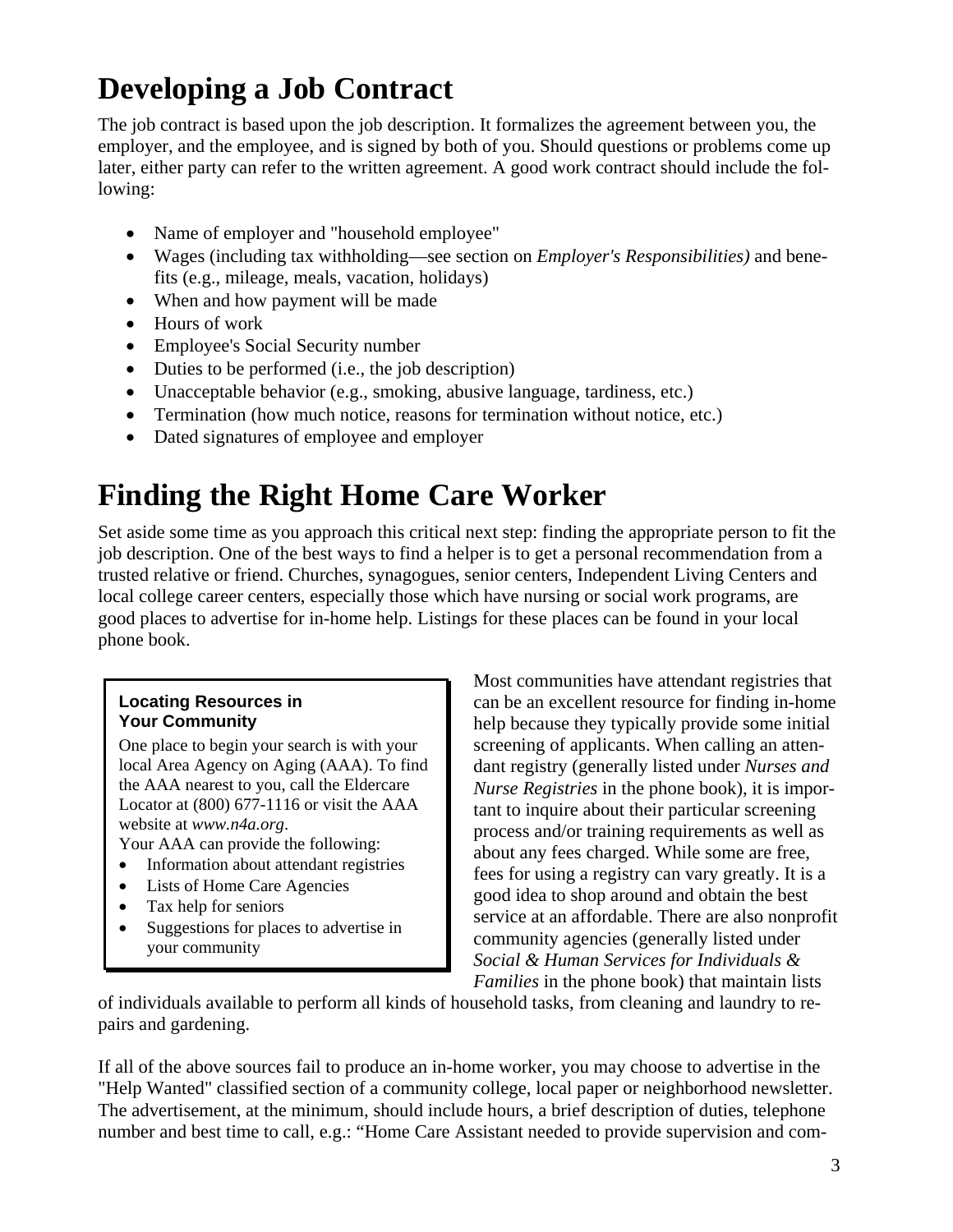panionship to older adult with memory loss. Must be compassionate, reliable and able to assist with bathing, dressing and eating. References required. Call to apply."

### **Interviewing the Applicant**

You do not have to hold a face-to-face interview with every person who applies for the job. Some screening over the telephone is appropriate. In screening applicants over the telephone, caregivers should describe the job in detail and state specific expectations listed in the work contract as well as information about the hours and wages. At this time, it is also important to ask about the applicant's past experience and whether he/she has references. If the applicant sounds acceptable, then an interview should be scheduled. Consider having another family member, the care recipient (if appropriate) or friend sit in on the interview to provide a second opinion.

In preparation for the interview, the caregiver should have a list of questions pertinent to the job description and a sample work contract ready for the applicant to read. The following are some suggested questions for the interview:

- Where have you worked before?
- What were your duties?
- How do you feel about caring for a disabled person? Or a person with memory problems?
- Have you had experience cooking for other people?
- How do you handle people who are angry, stubborn, fearful?
- Do you have a car? Would you be able to transfer someone from a wheelchair into a car or into a bed?
- What days and hours would you be available? How many hours per week?
- Is there anything in the job description that you are uncomfortable doing?
- Can you give me two work-related and one personal reference?

Consider what qualities/skills you require and what you can train a good candidate to do.

#### **Using the Internet in Your Search**

Several web sites have listings of home care agencies and additional information on finding and evaluating home care services:

- Homecare Online *www.nahc.org*
- Extended Care Information Network *www.extendedcare.com*
- Personal Care Aide Connection *www.pca-hha.com*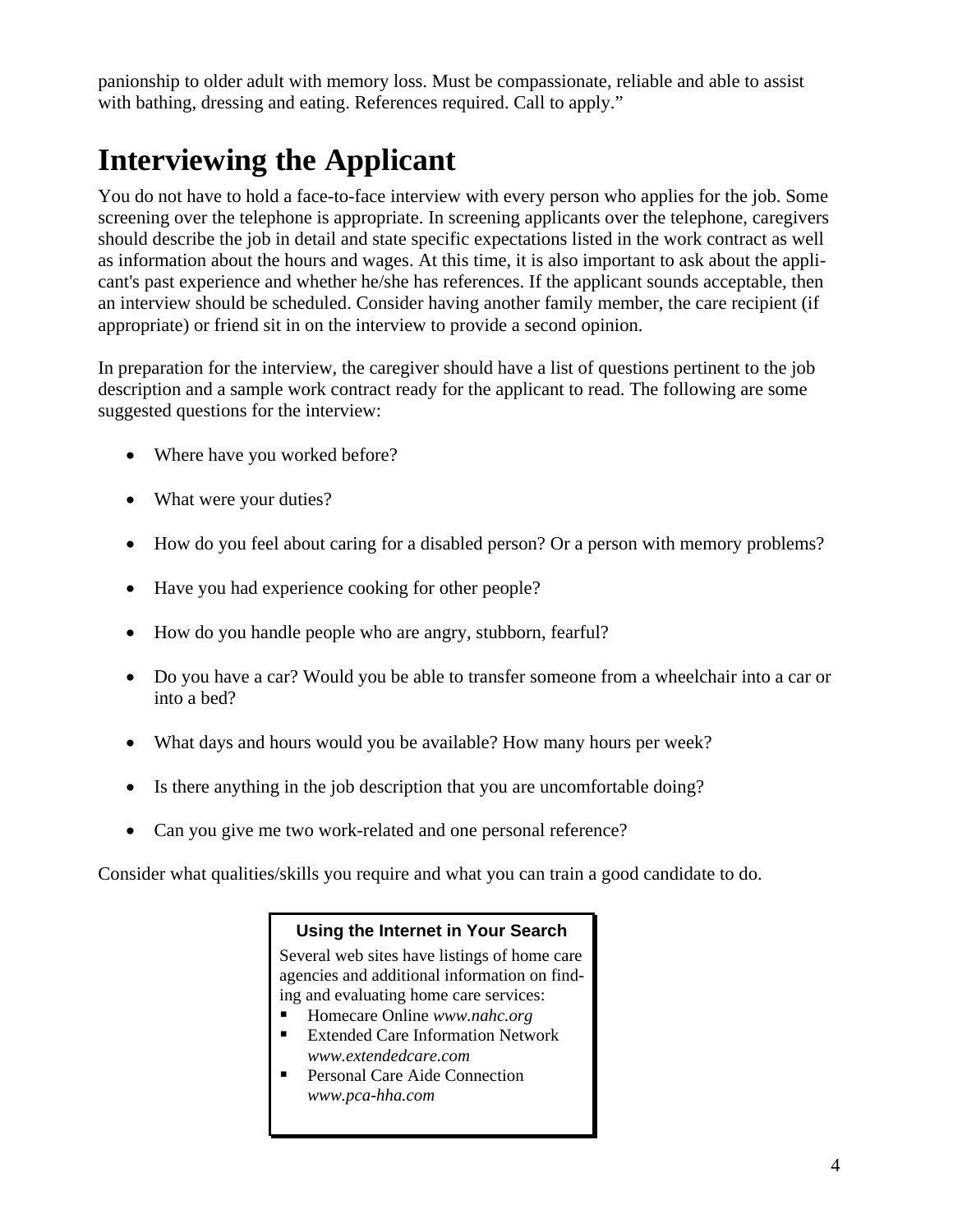Be sure that you have a chance to watch the interactions between the in-home worker and the family member for whom he or she will be providing care. You may want to do this at the end of the interview with individuals you feel are good candidates, or you may want to invite the top two candidates back to meet with your family member. If your family member is able, he or she should be included in the interview process and in making the final decision.

Immediately after the interview, it is important for you to write down first impressions, and if possible, discuss these with another family member or friend. Consider the person most qualified for the job and with whom you feel most comfortable. *Always* check the references of at least two final applicants. Don't wait too long to make an offer, as good applicants may find another job. If the job offer is accepted, you and the in-home helper should set a date to sign the contract and begin work. Both employer and employee should keep a copy of the contract.

### **What Are the Employer's Responsibilities?**

As an employer of a "household employee," there are several legal considerations. First, household employers should verify that their household insurance (renter's or homeowner's) covers household employees in case of an accident. It is also imperative that the employer be fully informed of the legal responsibility of paying taxes for household employees.

As the employer, you may also be responsible for withholding Social Security taxes, Medicare taxes and/or federal unemployment tax and filing them with the Internal Revenue Service annually or quarterly. Social Security taxes are owed by both the employer and the employee. Rules governing the amount(s) to be withheld and payment schedules can change annually. For information on paying federal taxes for household employees, call (800) TAX-FORM and ask for **Publication 926** or view it on the web at *www.irs.gov/prod/forms\_pubs/pubs.html* [Scroll down to publication number 926.].

There are also state regulations. Some states require that employers pay state tax and/or state disability insurance. To find out the regulations in your state, call the state employment department listed in the government section of your local phonebook. The penalties for not paying taxes on household employees include paying the back taxes and paying interest and penalty fines.

There is one other requirement that every employer should know. Each employee is required to fill out an Employment Eligibility Verification form I-9 and a record of this should be kept on file. This form verifies that the person is legally entitled to work in the United States. The form can be downloaded from the web at *www.tax.gov/forms\_employment.htm* or ordered by calling (800) TAX-FORM.

FCA advises that household employers and employees stay informed and comply with state and federal tax laws. There are often local services available to seniors who need assistance in filing tax statements for household employees.

### **Making Your Home Care Situation Work**

The relationships between the family, the person who requires assistance and the in-home worker are very important. Consequently, it is imperative that you take the time to go carefully through the selection process. Good communication is essential for a good relationship. Schedule regular times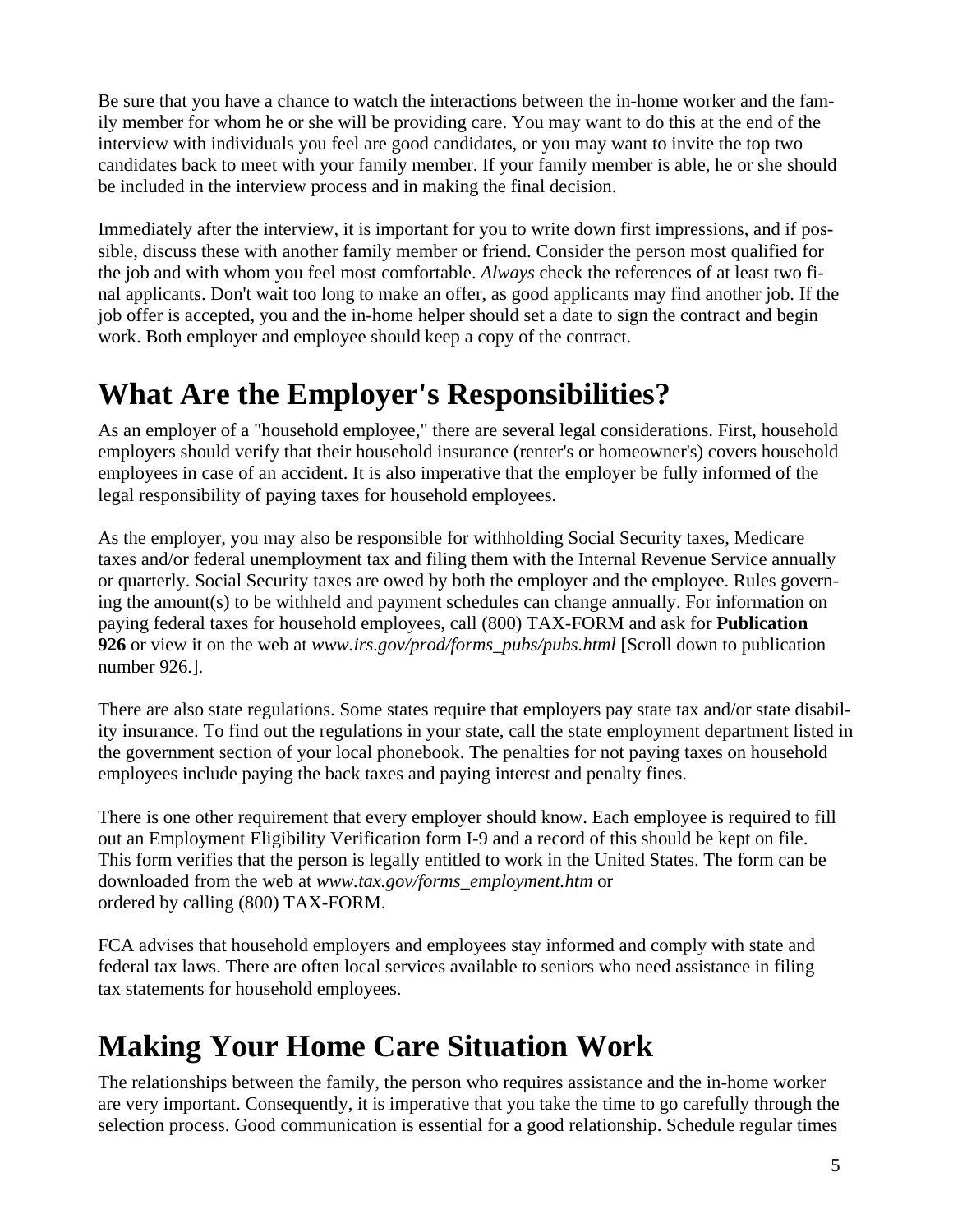to meet and discuss concerns, problems and/or changes. It is also important to make expectations clear and to provide adequate training to meet those expectations. If you hire a home care worker on your own, it is important you feel comfortable both providing training and firing the worker if necessary. If the person you have hired is doing a great job, be sure to tell him or her. A smile and well-deserved praise can make a big difference. None of us likes to feel to feel that our work is not appreciated.

### **Additional Resources:**

*Consumer Reports Complete Guide to Health Services for Seniors* by Trudy Lieberman and the Editors of Consumer Reports, (2000), \$19.95.

*Homecare: The Best! How to Get It, Give It, and Live With It by Jo Whatley Cheatham.* ProSoPress (1999), \$14.95.

*The Caregiver Helpbook, Powerful Tools for Caregiving* by Vicki L. Schmall, Ph.D., Marilyn Cleland, R.N., Marilynn Sturdevant, R.N., M.S.W., L.C.S.W., Legacy Caregiver Services, Portland, *www.legacyhealth.org*, (503) 413-6578, \$20.00.

The following two booklets were written specifically for individuals with spinal cord injuries, but they contain valuable information and resources for anyone hiring in-home help:

*Hiring & Management of Personal Care Assistants for Individuals with Spinal Cord Injuries*. It is available on the web at *www.tbi-sci.org/pdf/pas.pdf*.

*Managing Personal Assistants: A Consumer Guide* written by the Paralyzed Veterans Association available on the web at *www.pva.org/pubsandproducts/PersAsst.htm* or by calling (888) 860-7244.

## **Organizations:**

**Los Angeles Caregiver Resource Center 3715 McClintock Avenue Los Angeles, CA 90089-0191** (800) 540-4442 (in CA) (213) 821-7777 Web Site: [www.losangelescrc.org](http://www.losangelescrc.org/) E-mail: [lacrc@usc.edu](mailto:lacrc@usc.edu) 

The Los Angeles Caregiver Resource Center serves family caregivers of a brain impaired or frail, older adult through education, research, services and advocacy.

For residents of the Los Angeles County Area, LACRC provides direct family support services for caregivers of those with Alzheimer's disease, stroke, traumatic brain injury, Parkinson's, ALS, Multiple Sclerosis, Huntington's disease and other debilitating brain disorders that strike adults.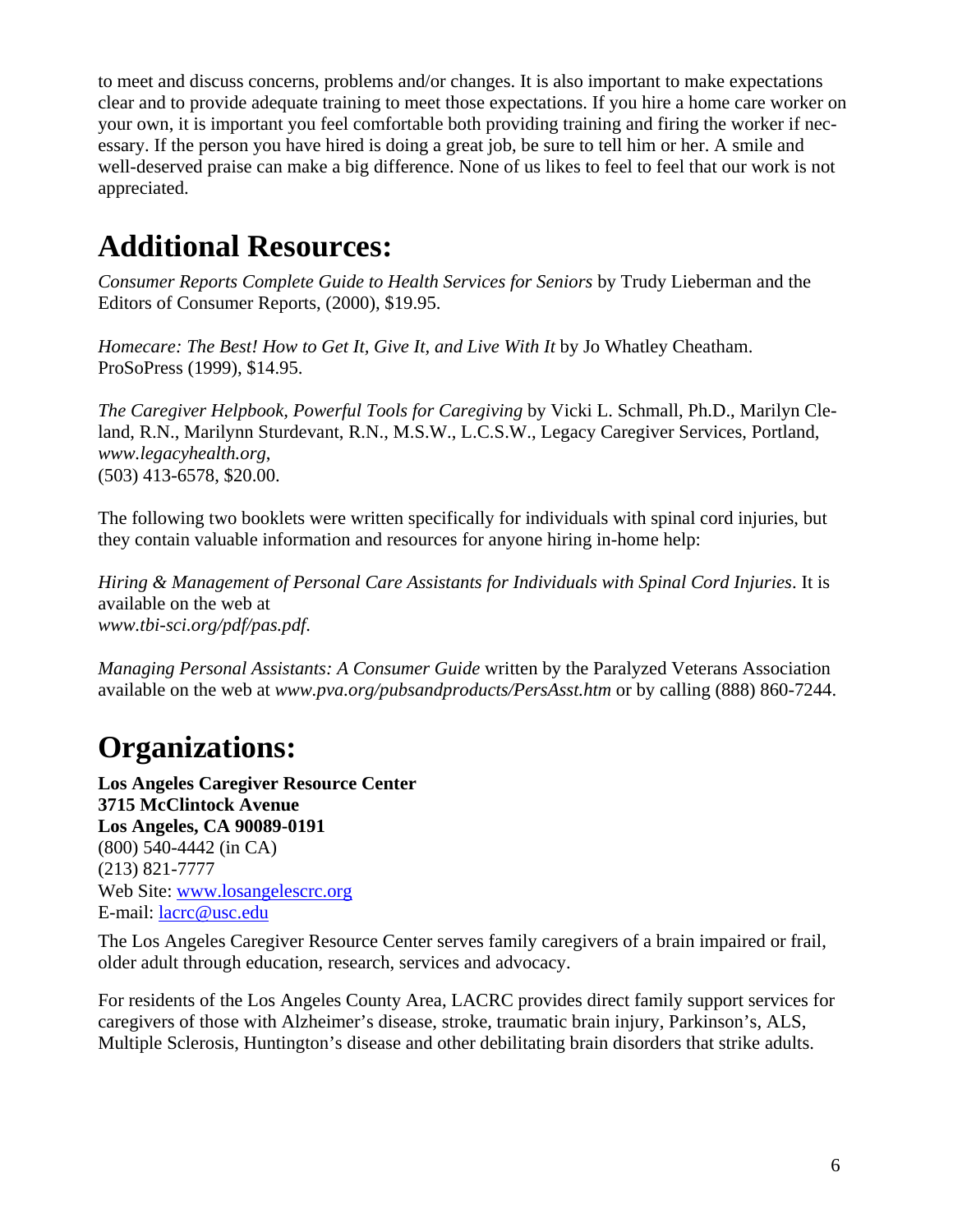#### **American Association for Homecare**

625 Slaters Lane, Suite 200 Alexandria, VA 22314-1171 (703) 836-6263 Website: *www.aahomecare.org*

### **American Association of Homes and Services for the Aging**

901 E Street NW, Suite 500 Washington, DC 20004-2001 (202) 783-2242 Website: *www.aahsa.org*

### **Children of Aging Parents**

1609 Woodbourne Road, Suite 302-A Levittown, PA 19057 (800) 227-7294 Website: *www.caps4caregivers.org*

### **Family Caregiver Alliance**

180 Montgomery Street, Suite 1100 San Francisco, CA 94104 (415) 434-3388 (800) 445-8106 Web Site: [www.caregiver.org](http://www.caregiver.org/) E-mail: [info@caregiver.org](mailto:info@caregiver.org)

### **National Association for Home Care (NAHC)**

228 7th Street, SE Washington, DC 20003 (202) 547-7424 Website: *www.nahc.org*

### **United Seniors Health Cooperative**

409 Third St, SW, Suite 200 Washington, DC 20024 (202) 479-6973 Website: *www.unitedseniorshealth.org/*

#### **Visiting Nurses Association of America**

11 Beacon Street, Suite 910 Boston, MA 02108 (617) 523-4042 Website: *www.vnaa.org/Home.htm*